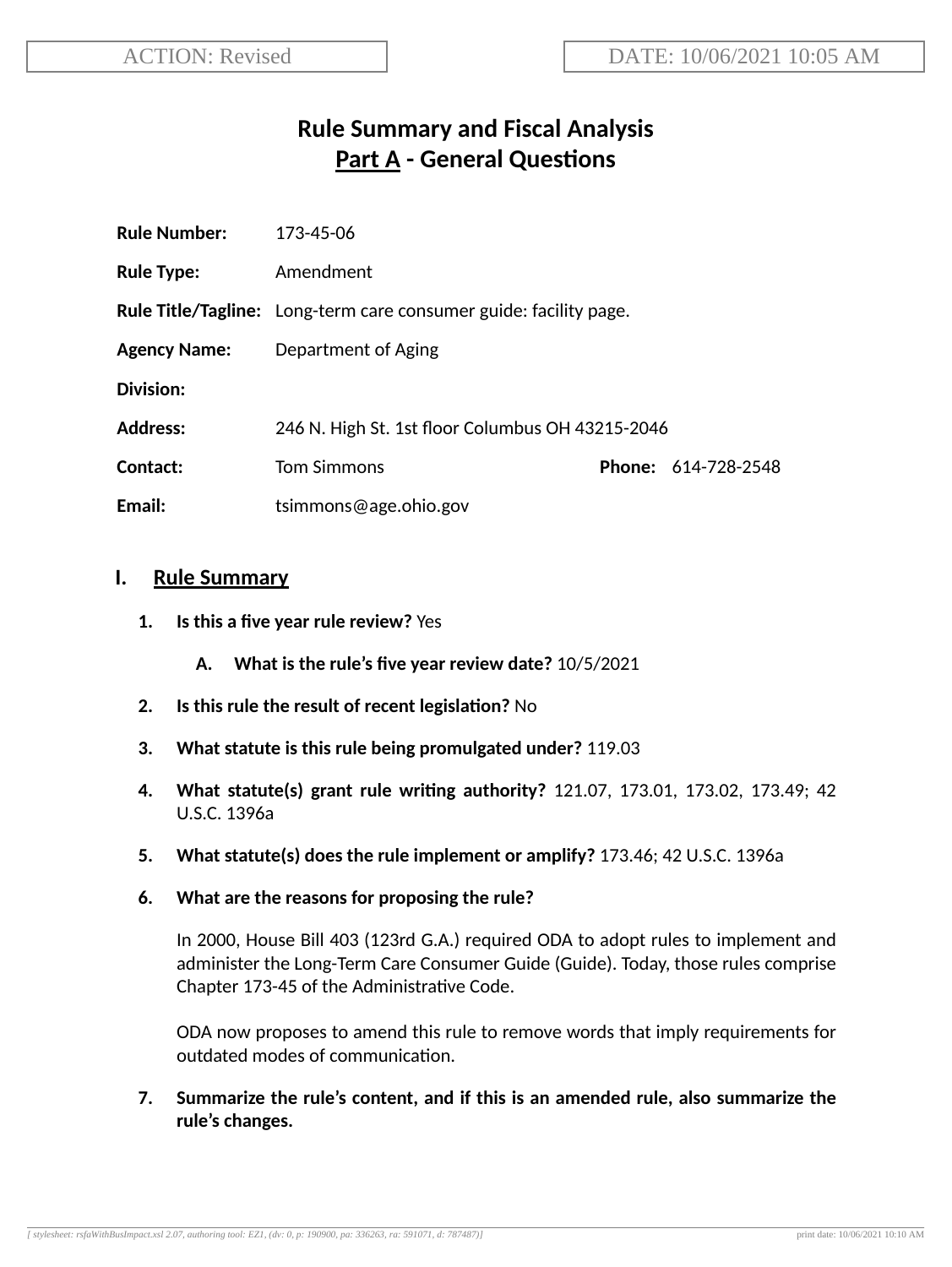Rule 173-45-06 of the Administrative Code regulates the facility page in the Guide.

In this rule, ODA proposes to replace the outdated mode of "automated date-stamping mechanism" with "electronic time stamp method" because ODA is referring to a software feature and not a physical stamp.

- **8. Does the rule incorporate material by reference?** No
- **9. If the rule incorporates material by reference and the agency claims the material is exempt pursuant to R.C. 121.75, please explain the basisfor the exempon and how an individual can find the referenced material.**

*Not Applicable*

**10. If revising or re-filing the rule, please indicate the changes made in the revised or refiled version of the rule.**

ODA made a revised filing of this rule to upload a revised public hearing notice. In doing so, ODA did not revised the rule itself.

#### **II. Fiscal Analysis**

#### **11. Please esmate the increase / decrease in the agency's revenues or expenditures in the current biennium due to this rule.**

This will have no impact on revenues or expenditures.

\$0.00

Adopting the proposed amendments to this rule will not impact the biennial budget that the Ohio General Assembly established for ODA in H.B. 110 (134th G.A.).

#### **12.** What are the estimated costs of compliance for all persons and/or organizations **directly affected by the rule?**

Rule 173-45-06 of the Administrative Code requires facilities to submit information about their specialized services, policies, staffing levels, quality, and bed capacities to ODA for publication in the Guide.

**13. Does the rule increase local government costs? (If yes, you must complete an RSFA Part B).** No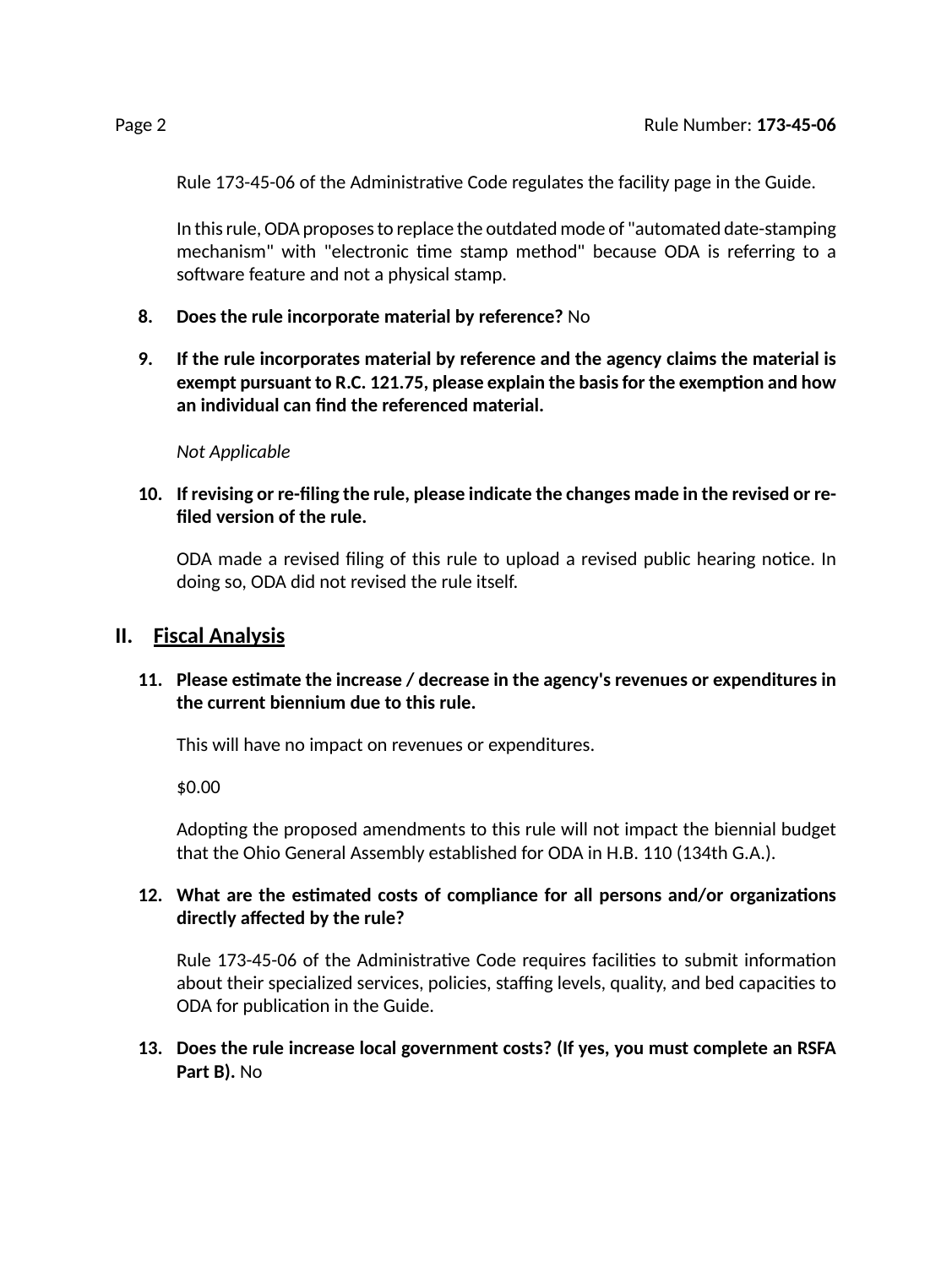- **14. Doesthe rule regulate environmental protecon? (If yes, you must complete an RSFA Part C).** No
- **15. If the rule imposes a regulaon fee, explain how the fee directly relates to your agency's cost in regulang the individual or business.**

Not Applicable.

### **III.** Common Sense Initiative (CSI) Questions

- **16. Was this rule filed with the Common Sense Iniave Office?** Yes
- **17. Does this rule have an adverse impact on business?** Yes
	- **A. Does this rule require a license, permit, or any other prior authorizaon to engage in or operate a line of business?** No
	- **B. Does this rule impose a criminal penalty, a civil penalty, or another sancon, or create a cause of acon, for failure to comply with its terms?** No
	- **C. Does this rule require specific expenditures or the report of informaon as a** condition of compliance? Yes

Rule 173-45-06 of the Administrative Code requires facilities to submit information about their specialized services, policies, staffing levels, quality, and bed capacities to ODA for publication in the Guide.

**D. Is it likely that the rule will directly reduce the revenue or increase the expenses of the lines of business of which it will apply or applies?** No

## **IV.** Regulatory Restrictions (This section only applies to agencies indicated in **R.C. 121.95 (A))**

- **18. Are you adding a new or removing an exisng regulatory restricon as defined in R.C. 121.95?** No
	- **A. How many new regulatory restricons do you propose adding?**

Not Applicable